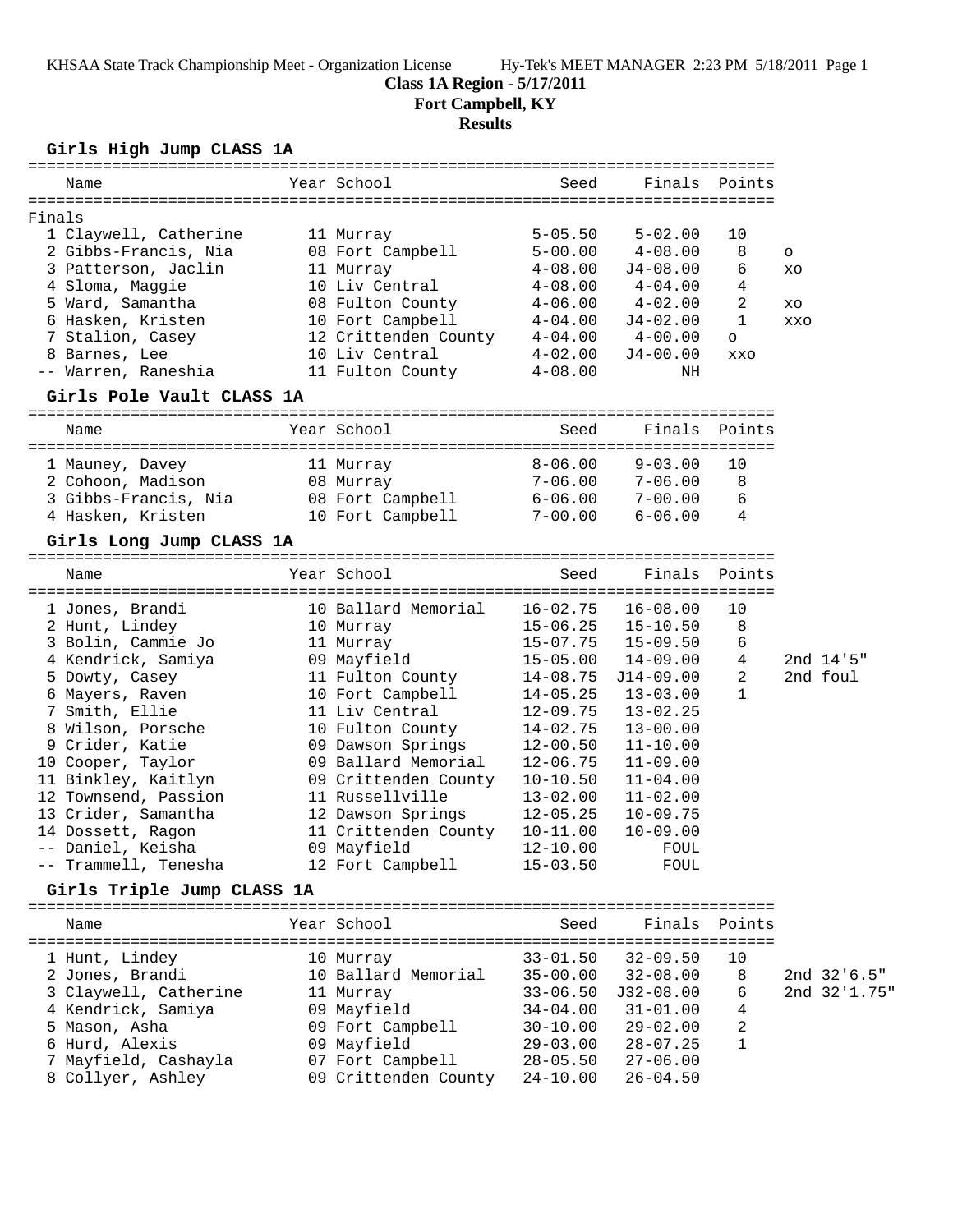**Class 1A Region - 5/17/2011**

**Fort Campbell, KY**

#### **Results**

#### **....Girls Triple Jump CLASS 1A**

| 9 Hunt, Lauren      | 12 Crittenden County | 28-06.00     | $26 - 03.50$ |
|---------------------|----------------------|--------------|--------------|
| 10 VanVactor, Halee | 11 Dawson Springs    | 24-11.75     | $25 - 08.50$ |
| 11 Crider, Katie    | 09 Dawson Springs    | $25 - 00.50$ | $24 - 09.50$ |
| -- Dowty, Casey     | 11 Fulton County     | $34 - 00.25$ | FOUL         |

#### **Girls Shot Put CLASS 1A**

================================================================================

| Name<br>=========================== | Year School                     | Seed         | Finals       | Points         |
|-------------------------------------|---------------------------------|--------------|--------------|----------------|
| 1 Hardin, Branika                   | 11 Fulton County                | $31 - 02.00$ | $29 - 05.50$ | 10             |
| 2 Jackson, Venetia                  | 09 Murray                       | $30 - 09.00$ | $29 - 03.00$ | 8              |
| 3 McFarland, Cami                   | 12 Fort Campbell                | $36 - 07.00$ | $28 - 09.50$ | 6              |
| 4 Simmons, Nicole                   | 12 Mayfield                     | $26 - 07.00$ | $26 - 07.00$ | $\overline{4}$ |
| 5 Myers, Mallie                     | 10 Ballard Memorial             | $27 - 08.50$ | $26 - 03.00$ | $\overline{a}$ |
| 6 Fields, Sue                       | 11 Murray                       | 28-10.50     | $25 - 11.00$ | 1              |
| 7 Croft, JoAnna                     | 12 Liv Central                  | $25 - 07.50$ | $24 - 02.50$ |                |
| 8 Hartley, Kayla                    | 12 Liv Central                  | $23 - 04.00$ | $22 - 10.50$ |                |
| 9 McConnell, Kalylin                | 10 Crittenden County            | $23 - 05.00$ | $22 - 08.00$ |                |
| 10 McAlpin, Kenlee                  | 12 Mayfield                     | $24 - 02.00$ | $21 - 11.75$ |                |
| 11 Hutton, Amber                    | 10 Fort Campbell                | 26-01.00     | $21 - 09.75$ |                |
| 12 Moss, Khyla                      | 08 Crittenden County            | $22 - 08.00$ | $20 - 06.00$ |                |
| 13 Crider, Samantha                 | 12 Dawson Springs               | $23 - 02.00$ | $19 - 11.25$ |                |
| 14 Bright, Shannon                  | 09 Heath                        | $23 - 04.00$ | $19 - 10.25$ |                |
| 15 Miller, Abby                     | 10 Fulton County                | $22 - 04.00$ | $19 - 05.50$ |                |
| 16 Drayton, Keyshawna               | 10 Todd County Central 22-08.00 |              | $17 - 05.00$ |                |
| 17 Bohn, Haley                      | 08 Ballard Memorial             | $16 - 04.25$ | $15 - 11.00$ |                |
| 18 Moore, Caitlynn                  | 08 Dawson Springs               | $11 - 03.00$ | $15 - 09.25$ |                |

#### **Girls Discus Throw CLASS 1A**

================================================================================ Name The Year School Seed Finals Points ================================================================================ 1 Myers, Mallie 10 Ballard Memorial 86-04 90-10 10 2 Croft, JoAnna 12 Liv Central 87-01 85-08 8 3 Crider, Samantha 12 Dawson Springs 88-02 82-08 6 4 Hutton, Amber 10 Fort Campbell 84-08 80-04 4 5 Stewart, Haley 11 Murray 76-05 79-07 2 6 McKinney, Dominique 09 Liv Central 66-11 77-01 1 7 Burdine, Taylor 09 Mayfield 80-02 73-08 8 Simmons, Nicole 12 Mayfield 81-08 67-10 9 Hardin, Branika 11 Fulton County 51-09 59-10 10 Miller, Abby 10 Fulton County 62-11 58-08 11 Driver, Jennie 10 Todd County Central 55-03 56-04 12 McConnell, Kalylin 10 Crittenden County 59-02 55-08 13 Bright, Shannon 09 Heath 63-00 55-00 14 Kozal, Carly 10 Fort Campbell 60-08 54-09 15 Rizzo, Nicole 08 Crittenden County 66-05 49-11 16 Bohn, Haley 08 Ballard Memorial 37-10 42-03 17 Peck, Cassidy 08 Heath 47-11 40-06 -- Johnson, Taylor 09 Todd County Central 58-01 FOUL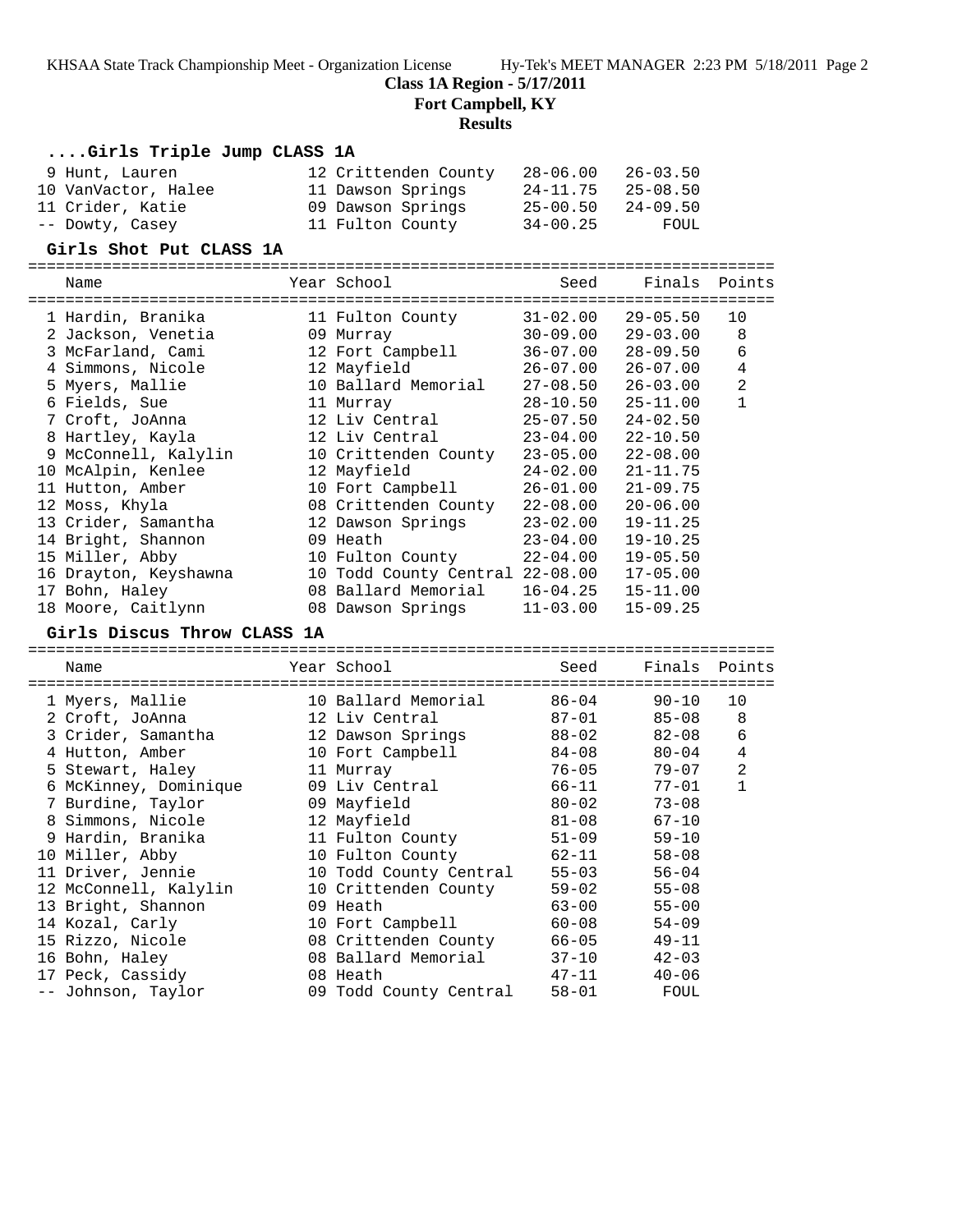#### **Class 1A Region - 5/17/2011**

**Fort Campbell, KY**

# **Results**

## **Boys High Jump CLASS 1A**

|                          | Name                                                                                                        |  | Year School                                                                      | Seed Finals Points       |              |                                |         |  |  |  |  |
|--------------------------|-------------------------------------------------------------------------------------------------------------|--|----------------------------------------------------------------------------------|--------------------------|--------------|--------------------------------|---------|--|--|--|--|
|                          | 1 Hampton, Victor 12 Russellville                                                                           |  |                                                                                  | $6-04.00$ $6-00.00$      |              | 10                             | $\circ$ |  |  |  |  |
|                          | 2 Hill, Alex                                                                                                |  | 12 Ballard Memorial 6-03.00 J6-00.00                                             |                          |              | 8                              | XXO     |  |  |  |  |
|                          | 3 Schlangen, Chris                                                                                          |  | 09 Fort Campbell 5-06.00 5-04.00                                                 |                          |              | 6                              | $\circ$ |  |  |  |  |
|                          | 4 Taylor, Quinnen                                                                                           |  |                                                                                  | $5 - 04.00$ $J5 - 04.00$ |              | 4                              | XXO     |  |  |  |  |
|                          | 4 Taylor, Quinnen<br>5 Miles, Des'Jahvonni                                                                  |  | 09 Murray<br>07 Murray                                                           | $5-04.00$ $5-00.00$      |              | 2                              |         |  |  |  |  |
|                          | -- Dowdy, Mikelle                                                                                           |  | 12 Ballard Memorial 5-00.00                                                      |                          | NH           |                                |         |  |  |  |  |
|                          | -- Powell, Lonnie 12 Fort Campbell 6-00.00                                                                  |  |                                                                                  |                          | ΝH           |                                |         |  |  |  |  |
| Boys Pole Vault CLASS 1A |                                                                                                             |  |                                                                                  |                          |              |                                |         |  |  |  |  |
|                          | Name                                                                                                        |  | Year School                                                                      | Seed                     |              | Finals Points                  |         |  |  |  |  |
|                          |                                                                                                             |  |                                                                                  |                          |              |                                |         |  |  |  |  |
|                          | 1 Orr, Stephen                                                                                              |  | 10 Murray                                                                        | 12-00.00 12-06.00        |              | 10                             |         |  |  |  |  |
|                          | 2 Sahms, David                                                                                              |  | 10 Fort Campbell 13-00.25 12-00.00                                               |                          |              | 8                              |         |  |  |  |  |
|                          |                                                                                                             |  |                                                                                  |                          |              | 6                              |         |  |  |  |  |
|                          | 3 Gibbs-Francis, Jordan 10 Fort Campbell 12-00.00 11-00.00<br>4 Anderson, Lucas 10 Murray 10-06.00 10-00.00 |  |                                                                                  | $10-06.00$ $10-00.00$ 4  |              |                                |         |  |  |  |  |
|                          | Boys Long Jump CLASS 1A                                                                                     |  |                                                                                  |                          |              |                                |         |  |  |  |  |
|                          |                                                                                                             |  |                                                                                  |                          |              |                                |         |  |  |  |  |
|                          | Name                                                                                                        |  | Year School                                                                      | Seed                     |              | Finals Points                  |         |  |  |  |  |
|                          | 1 Hill, Alex                                                                                                |  |                                                                                  |                          |              | 10                             |         |  |  |  |  |
|                          |                                                                                                             |  |                                                                                  |                          |              | 8                              |         |  |  |  |  |
|                          |                                                                                                             |  |                                                                                  |                          | 19-08.00     |                                |         |  |  |  |  |
|                          | 3 Stubblefield, Raekwon 09 Murray 19-02.00                                                                  |  | 11 Mayfield 19-09.00                                                             |                          |              | 6<br>$\overline{4}$            |         |  |  |  |  |
|                          | 4 Love, Louis                                                                                               |  |                                                                                  |                          | 19-07.00     |                                |         |  |  |  |  |
|                          | 5 Duncan, Christian                                                                                         |  | 12 Murray                                                                        | 18-11.00                 | $19 - 05.00$ | $\overline{2}$<br>$\mathbf{1}$ |         |  |  |  |  |
|                          | 6 Mitchell, Kendel                                                                                          |  | 10 Dawson Springs<br>12 Fort Campbell                                            | 18-11.00                 | 19-00.00     |                                |         |  |  |  |  |
|                          | 7 Powell, Lonnie                                                                                            |  |                                                                                  | $21-00.00$               | 18-10.50     |                                |         |  |  |  |  |
|                          | 8 Calloway, Quinton                                                                                         |  | 10 Russellville                                                                  | $19 - 01.00$             | $18 - 09.50$ |                                |         |  |  |  |  |
|                          | 9 Hampton, Demarcus                                                                                         |  | 09 Russellville                                                                  |                          | $18 - 08.50$ |                                |         |  |  |  |  |
|                          | 10 Asbridge, Clint                                                                                          |  | 10 Crittenden County                                                             | 17-01.50                 | $17 - 01.50$ |                                |         |  |  |  |  |
|                          | 11 Miller, Trey                                                                                             |  | 11 Dawson Springs                                                                | $17 - 08.50$             | $16 - 06.00$ |                                |         |  |  |  |  |
|                          | 12 Wallace, Bowe                                                                                            |  | 10 Crittenden County 16-09.50<br>12 Liv Central 18-05.00<br>10 Mayfield 18-02.00 |                          | $16 - 05.00$ |                                |         |  |  |  |  |
|                          | 13 Anderson, Adam                                                                                           |  |                                                                                  |                          | $16 - 03.50$ |                                |         |  |  |  |  |
|                          | 14 Brown, Jordan                                                                                            |  |                                                                                  |                          | $16 - 02.00$ |                                |         |  |  |  |  |
|                          | 15 Newton, Cody                                                                                             |  | 08 Ballard Memorial 13-02.50                                                     |                          | $14 - 08.00$ |                                |         |  |  |  |  |
|                          | 16 Peck, Matthew                                                                                            |  | 10 Heath                                                                         | $15 - 01.00$             | $13 - 11.00$ |                                |         |  |  |  |  |
|                          | 17 Nolan, Quinn                                                                                             |  | 09 Fulton County                                                                 | 14-09.00                 | $13 - 10.00$ |                                |         |  |  |  |  |
|                          | 18 Gordon, Charles                                                                                          |  | 10 Heath                                                                         | $14 - 08.25$             | $12 - 11.50$ |                                |         |  |  |  |  |
|                          | Boys Triple Jump CLASS 1A                                                                                   |  |                                                                                  |                          |              |                                |         |  |  |  |  |
|                          | Name                                                                                                        |  | Year School                                                                      | Seed                     | Finals       | Points                         |         |  |  |  |  |
|                          | 1 Hill, Alex                                                                                                |  | 12 Ballard Memorial                                                              | $41 - 09.00$             | $43 - 01.50$ | 10                             |         |  |  |  |  |
|                          |                                                                                                             |  |                                                                                  | $42 - 01.50$             | $42 - 05.00$ | 8                              |         |  |  |  |  |
|                          | 2 Love, Louis<br>3 Calloway, Quinton                                                                        |  | 11 Mayfield<br>10 Russellville                                                   | $41 - 10.00$             | $39 - 06.50$ | 6                              |         |  |  |  |  |
|                          |                                                                                                             |  |                                                                                  |                          |              |                                |         |  |  |  |  |
|                          | 4 Ullian, Channon                                                                                           |  | 10 Fort Campbell                                                                 | $40 - 03.00$             | $39 - 03.00$ | 4                              |         |  |  |  |  |
|                          | 5 Day, Shaq                                                                                                 |  | 12 Fulton County                                                                 | $40 - 08.50$             | $38 - 11.00$ | 2                              |         |  |  |  |  |
|                          | 6 Speed, Steven                                                                                             |  | 11 Murray                                                                        | $38 - 03.50$             | $38 - 04.00$ | $\mathbf{1}$                   |         |  |  |  |  |
|                          | 7 Simmons, Drayton                                                                                          |  | 10 Fort Campbell                                                                 | $39 - 05.00$             | $37 - 08.50$ |                                |         |  |  |  |  |
|                          | 8 Mitchell, Kendel                                                                                          |  | 10 Dawson Springs                                                                | $37 - 07.50$             | $36 - 04.00$ |                                |         |  |  |  |  |
|                          | 9 Miller, Trey                                                                                              |  | 11 Dawson Springs                                                                | $36 - 05.00$             | $35 - 07.50$ |                                |         |  |  |  |  |